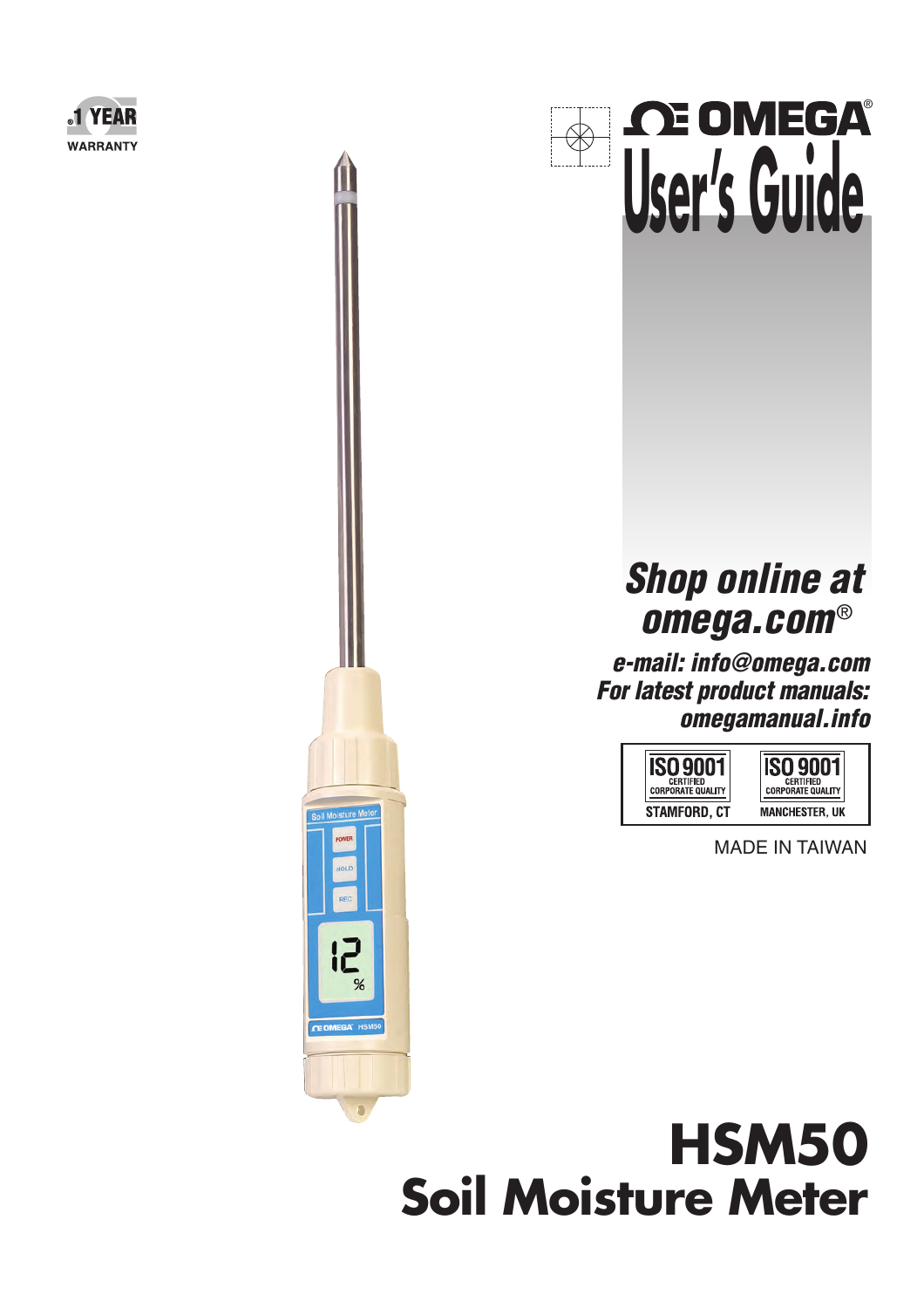# **OE OMEGA®**

## **OMEGAnet<sup>®</sup> Online Service later and Internet e-mail<br>info@omega.com info@omega.com**

**omega.com info@omega.com**

#### **Servicing North America:**

| U.S.A.:<br>ISO 9001 Certified                | Omega Engineering, Inc., One Omega Drive, P.O. Box 4047<br>Stamford, CT 06907-0047 USA<br>Toll Free: 1-800-826-6342<br>FAX: (203) 359-7700                                             | TEL: (203) 359-1660<br>e-mail: info@omega.com          |  |  |
|----------------------------------------------|----------------------------------------------------------------------------------------------------------------------------------------------------------------------------------------|--------------------------------------------------------|--|--|
| Canada:                                      | 976 Bergar<br>Laval (Quebec), H7L 5A1 Canada<br>Toll-Free: 1-800-826-6342<br>FAX: (514) 856-6886                                                                                       | TEL: (514) 856-6928<br>e-mail: info@omega.ca           |  |  |
|                                              | For immediate technical or application assistance:                                                                                                                                     |                                                        |  |  |
|                                              | U.S.A. and Canada: Sales Service: 1-800-826-6342/1-800-TC-OMEGA®<br>Customer Service: 1-800-622-2378/1-800-622-BEST®<br>Engineering Service: 1-800-872-9436/1-800-USA-WHEN®            |                                                        |  |  |
| Mexico/<br>Latin America                     | En Español: 001 (203) 359-7803<br>info@omega.com.mx                                                                                                                                    | FAX: 001 (203) 359-7807<br>e-mail: espanol@omega.com   |  |  |
| <b>Servicing Europe:</b>                     |                                                                                                                                                                                        |                                                        |  |  |
| Benelux:                                     | Managed by the United Kingdom Office<br>Toll-Free: 0800 099 3344<br>FAX: +31 20 643 46 43                                                                                              | TEL: +31 20 347 21 21<br>e-mail: sales@omegaeng.nl     |  |  |
| <b>Czech Republic:</b>                       | Frystatska 184<br>733 01 Karviná, Czech Republic<br>Toll-Free: 0800-1-66342<br>FAX: +420-59-6311114                                                                                    | TEL: +420-59-6311899<br>e-mail: info@omegashop.cz      |  |  |
| France:                                      | Managed by the United Kingdom Office<br>Toll-Free: 0800 466 342<br>FAX: +33 (0) 130 57 54 27                                                                                           | TEL: +33 (0) 161 37 29 00<br>e-mail: sales@omega.fr    |  |  |
| Germany/Austria:                             | Daimlerstrasse 26<br>D-75392 Deckenpfronn, Germany<br>Toll-Free: 0800 6397678<br>FAX: +49 (0) 7056 9398-29                                                                             | TEL: +49 (0) 7056 9398-0<br>e-mail: info@omega.de      |  |  |
| <b>United Kingdom:</b><br>ISO 9001 Certified | OMEGA Engineering Ltd.<br>One Omega Drive, River Bend Technology Centre, Northbank<br>Irlam, Manchester M44 5BD United Kingdom<br>Toll-Free: 0800-488-488<br>FAX: +44 (0) 161 777-6622 | TEL: +44 (0) 161 777-6611<br>e-mail: sales@omega.co.uk |  |  |

It is the policy of OMEGA Engineering, Inc. to comply with all worldwide safety and EMC/EMI regulations that apply. OMEGA is constantly pursuing certification of its products to the European New Approach Directives. OMEGA will add the CE mark to every appropriate device upon certification. The information contained in this document is believed to be correct, but OMEGA accepts no liability for any errors it contains, and reserves the right to alter specifications without notice.

**WARNING:** These products are not designed for use in, and should not be used for, human applications.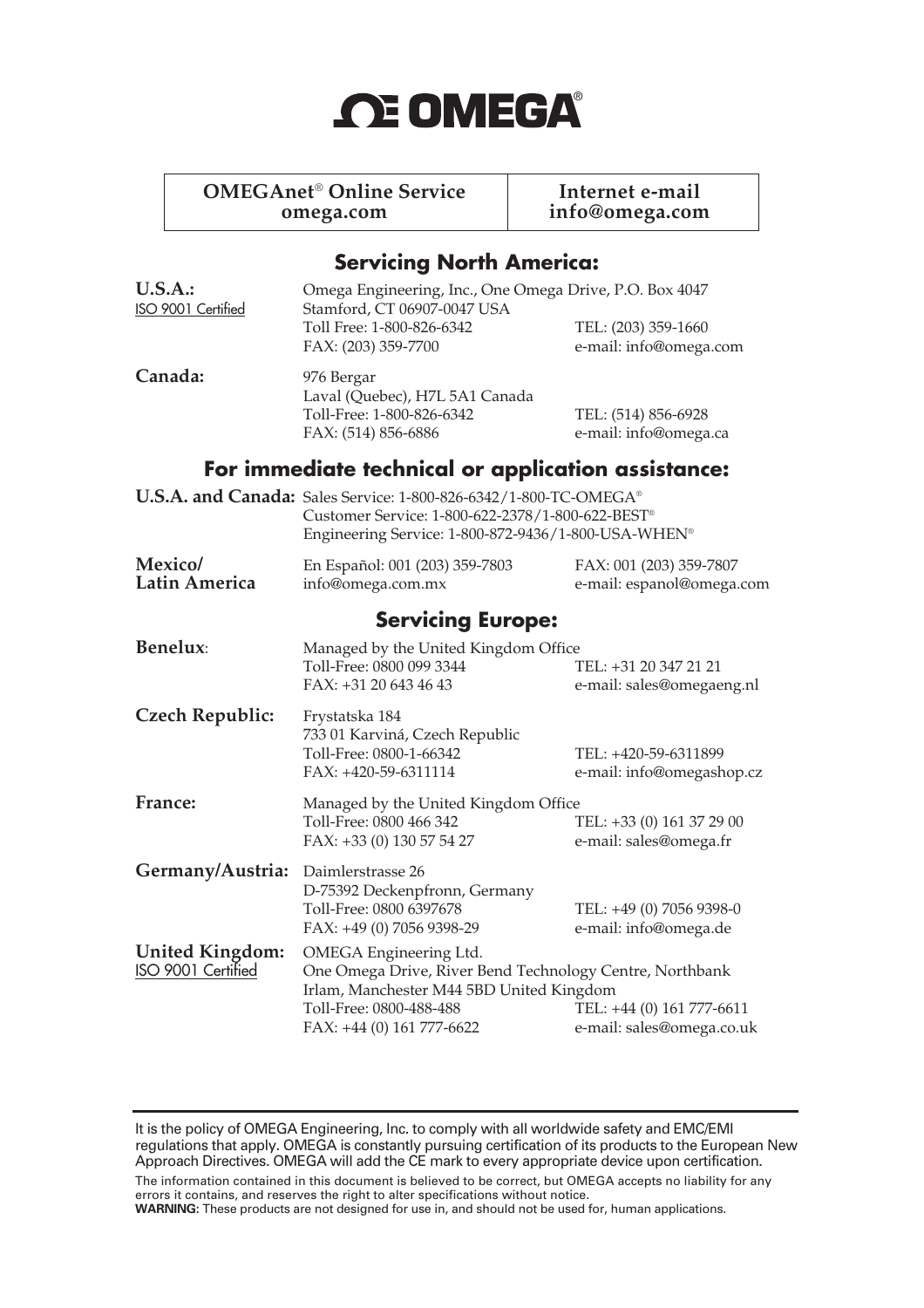### **TABLE OF CONTENTS**

| 3                                          |  |
|--------------------------------------------|--|
| 4-1 Measurement by selecting the different |  |
| 5<br>6                                     |  |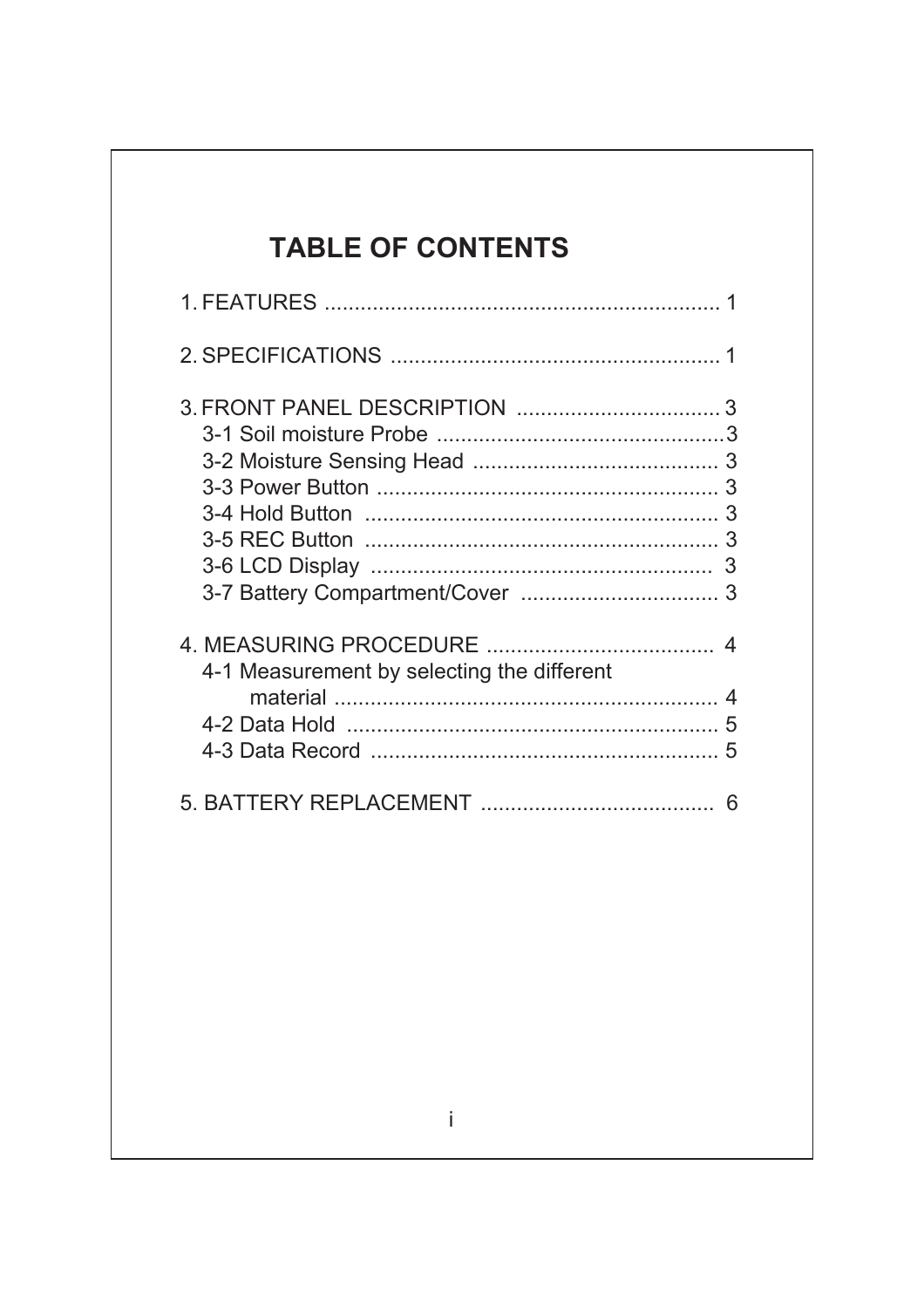## **1. FEATURES**

- \* Designed to check the moisture level of soil or other similar materials.
- \* Measurement range : 0 % to 50 % moisture content of soil sample with 0.1 % resolution.
- \* All in one digital soil meter, easy to make operation.
- \* Data hold function to freeze the desired value on display.
- \* Microprocessor circuit ensures high accuracy and provides special functions and features.
- \* Operates from DC 1.5V (MN1500-4)
- \* Built-in low battery indicator.
- \* Durable, long-lasting components, enclosed in strong, compact ABS-plastic housing.

## **2. SPECIFICATIONS**

| Applications | Designed to check the moisture level of  |  |
|--------------|------------------------------------------|--|
|              | soil or other similar materials.         |  |
| Measuring    | Used the 2 pins electrode to measure the |  |
| Principal    | conductive ability of the species, then  |  |
|              | converter to the reading of % " Moisture |  |
|              | content " of soil sample.                |  |
| Display      | LCD size: 28 mm x 19 mm.                 |  |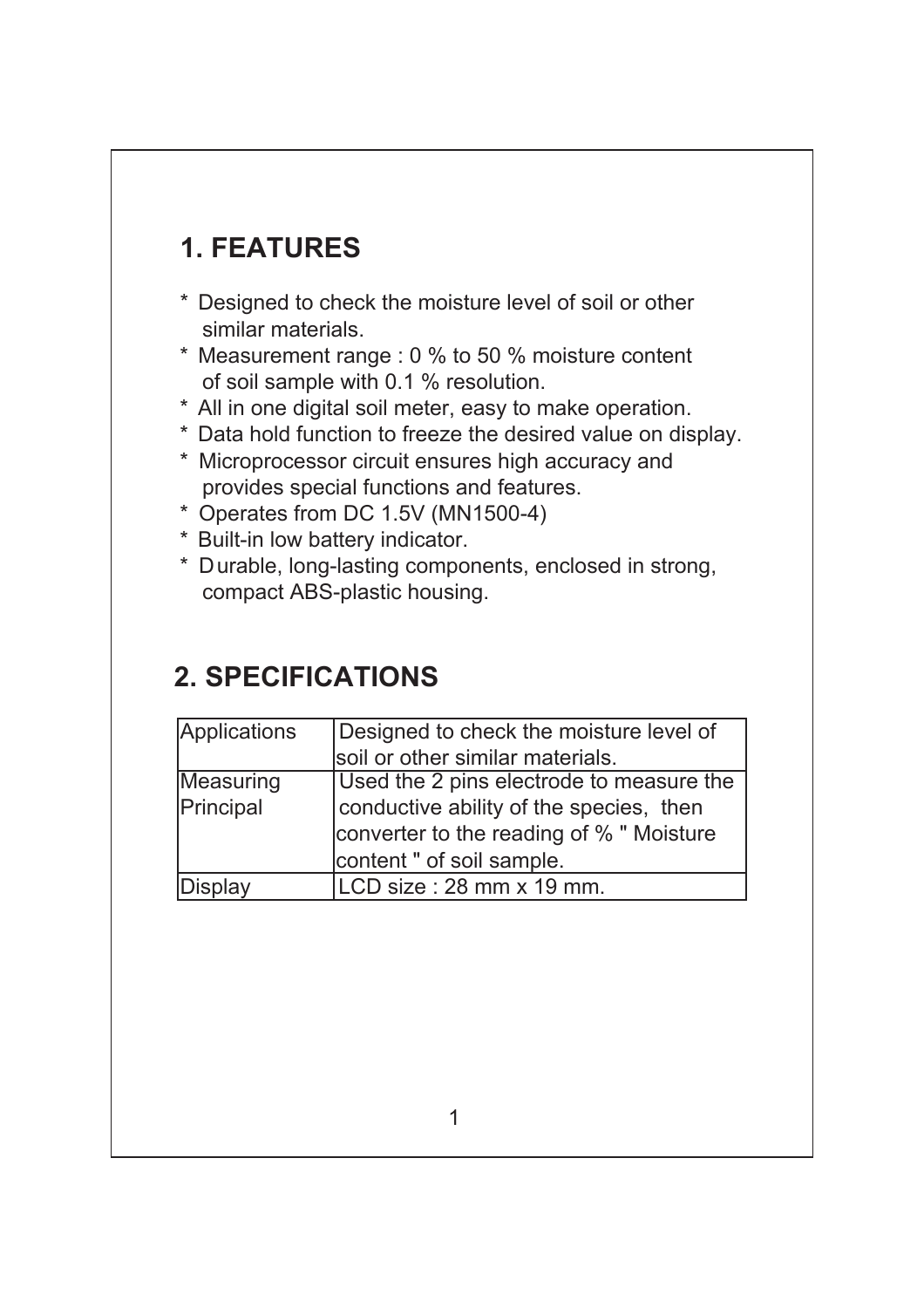| Measurement          | 0 % to 50 % moisture content on soil.  |  |
|----------------------|----------------------------------------|--|
| Range                |                                        |  |
| <b>Resolution</b>    | $0.1 \%$ .                             |  |
| Accuracy             | $\pm$ (5% + 5d) F.S.                   |  |
|                      | $@$ 23± 5°C, F.S. : full scale.        |  |
| Circuit              | Custom one-chip of microprocessor LSI  |  |
|                      | circuit.                               |  |
| Probe                | 2 pins moisture electrode.             |  |
| Data Hold            | Freeze the display reading.            |  |
| <b>Sampling Time</b> | Approx. 0.8 second.                    |  |
| Operating            | 0 to $50^{\circ}$ C.                   |  |
| Temperature          |                                        |  |
| Operating            | Less than 80% R.H.                     |  |
| <b>Humidity</b>      |                                        |  |
| <b>Power Supply</b>  | DC 1.5 V battery (MN1500-4),           |  |
| <b>Power Current</b> | Approx. DC 12 mA                       |  |
| Weight               | 267 g/ 0.58 LB. @ Battery is included. |  |
| <b>Dimension</b>     | Meter body:                            |  |
|                      | 6.8" x 1.6" x 1.6" (172 x 40 x 40 mm). |  |
|                      | Probe body:                            |  |
|                      | 8.7" x Dia. 0.4"                       |  |
|                      | 220 mm x Dia. 10 mm.                   |  |
|                      | Total length ( meter + probe ) :       |  |
|                      | 15.4 "(392 mm).                        |  |
| <b>Accessories</b>   | Instruction manual 1 PC.               |  |
| Included             |                                        |  |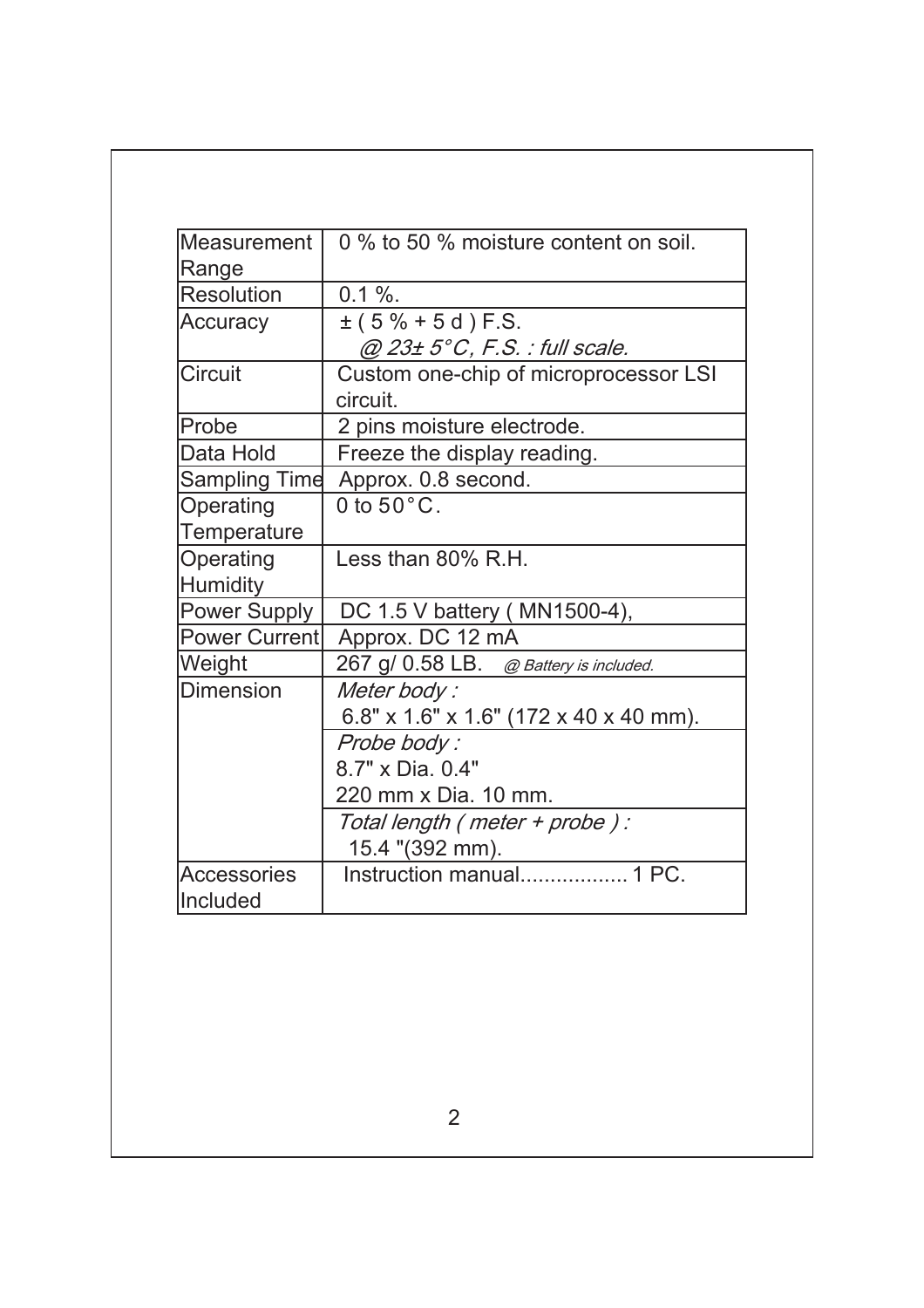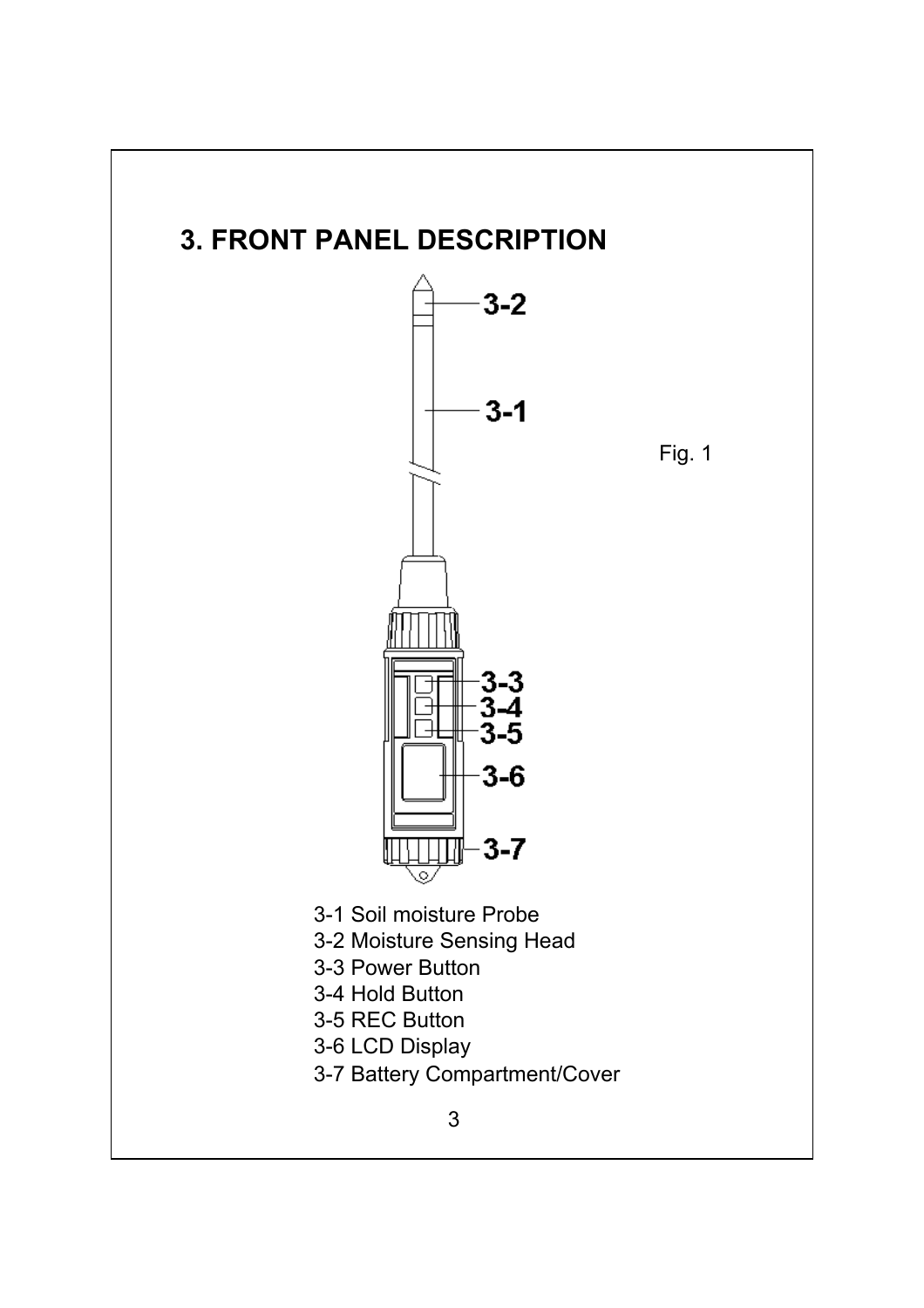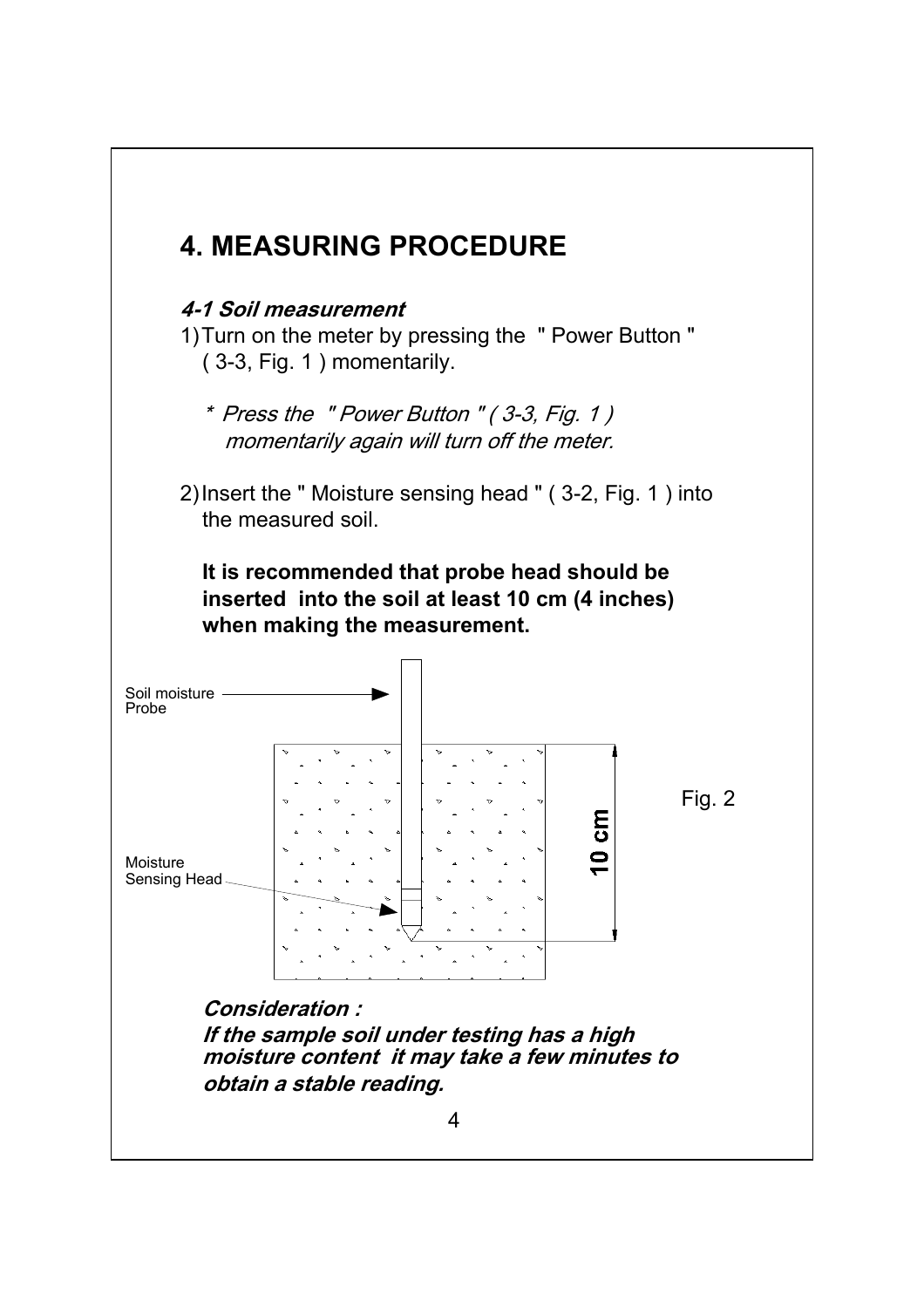#### **4-2 Data Hold**

- \* During the measurement, press the " Hold Button " ( 3-4, Fig. 1 ) momentarily to hold the measured value. The LCD will show a " HOLD " symbol.
- \* Press the" Hold Button " once again to release the data hold function.

#### **4-3 Data Record ( Max., Min. reading )**

- 1)The data record function records the maximum and minimum readings. Press the " REC Button " ( 3-5, Fig. 1 ) momentarily to start the Data Record function, shows " REC " on the display.
- 2)With the " REC " symbol on the display.
	- a)Press the " REC Button " ( 3-5, Fig. 1 ) momentarily, the " REC MAX " symbol along with the maximum value will appear on the display.
	- b)Press the " REC Button " ( 3-5, Fig. 1 ) momentarily again, the " REC MIN " symbol along with the minimum value will appear on the display.
		- \* When display shows " REC MAX " or " REC MIN ", press the "Hold Button " (3-4, Fig. 1) momentarily will delete the max. ( min. ) value, the display will show the " REC. " only and execute the memory function continuously.
	- c) To exit the memory record function, press the " REC " button for 2 seconds at least. The display will revert to the current reading, and not show " REC "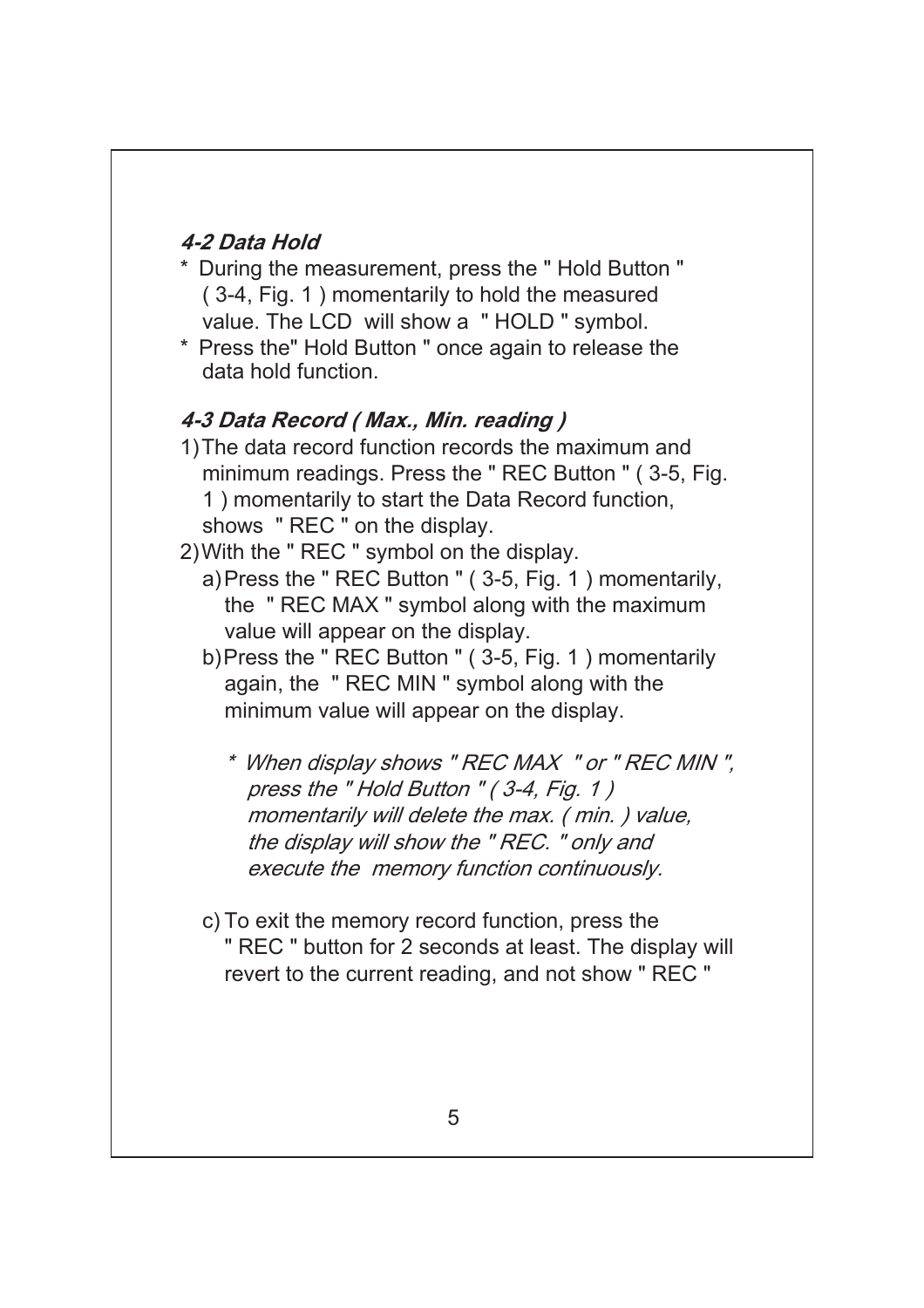### **5. BATTERY REPLACEMENT**

- \* Replace the batteries when the left corner of the LCD displays the low battery icon  $\pm \pm \rightarrow$  ", using 4 fresh 1.5 V ( AAA ) batteries.
- \* To change the batteries, open ( rotate clockwise direction ) the " Battery Cover " ( 3-7, Fig. 1 ).
- \* Make sure the " Battery cover " (3-7, Fig 1) is secured after changing the batteries.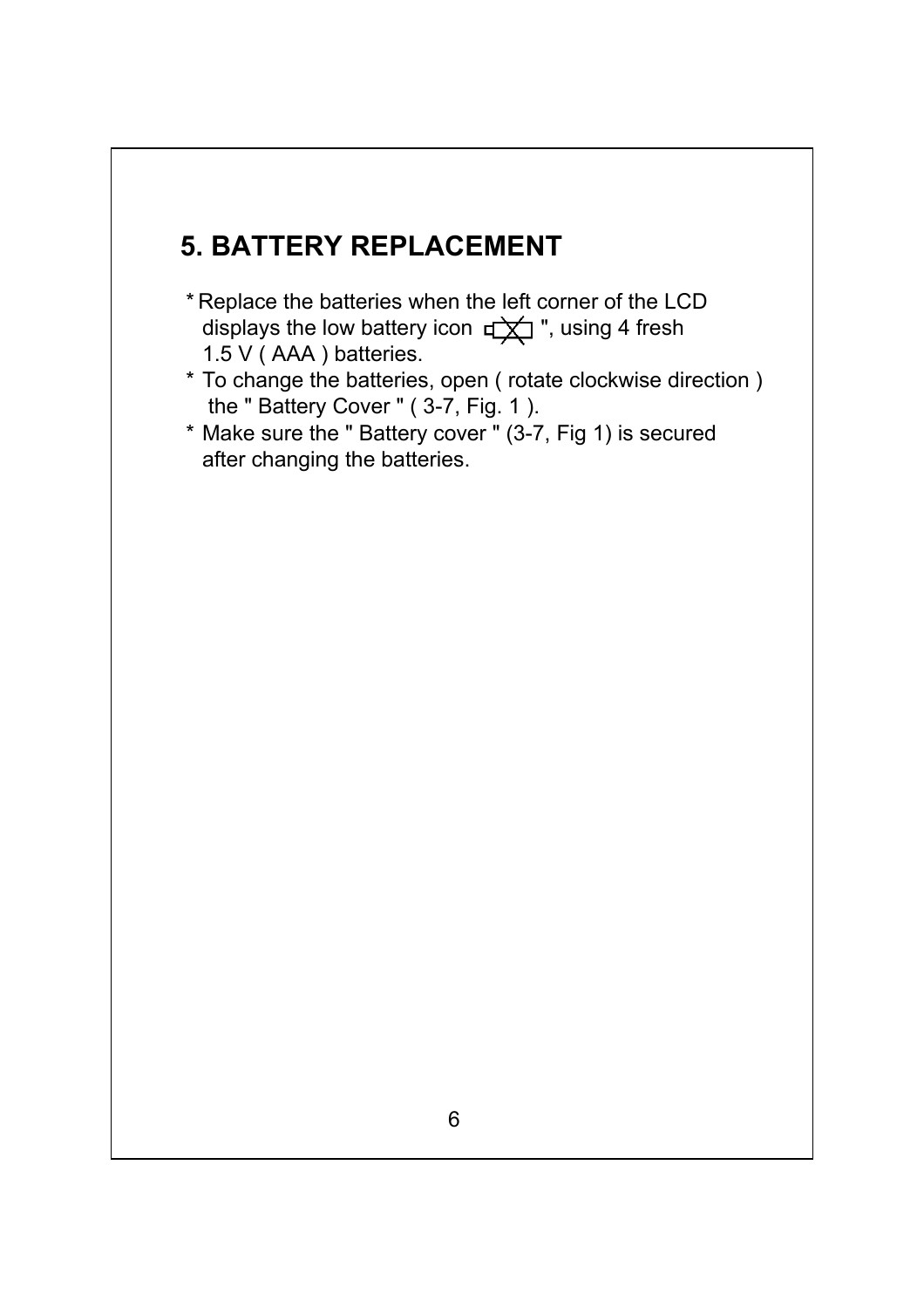

#### **WARRANTY/DISCLAIMER**

OMEGA ENGINEERING, INC. warrants this unit to be free of defects in materials and workmanship for a period of **13 months** from date of purchase. OMEGA's WARRANTY adds an additional one (1) month grace period to the normal **one (1) year product warranty** to cover handling and shipping time. This ensures that OMEGA's customers receive maximum coverage on each product.

If the unit malfunctions, it must be returned to the factory for evaluation. OMEGA's Customer Service Department will issue an Authorized Return (AR) number immediately upon phone or written request. Upon examination by OMEGA, if the unit is found to be defective, it will be repaired or replaced at no charge. OMEGA's WARRANTY does not apply to defects resulting from any action of the purchaser, including but not limited to mishandling, improper interfacing, operation outside of design limits, improper repair, or unauthorized modification. This WARRANTY is VOID if the unit shows evidence of having been tampered with or shows evidence of having been damaged as a result of excessive corrosion; or current, heat, moisture or vibration; improper specification; misapplication; misuse or other operating conditions outside of OMEGA's control. Components in which wear is not warranted, include but are not limited to contact points, fuses, and triacs.

**OMEGA is pleased to offer suggestions on the use of its various products. However, OMEGA neither assumes responsibility for any omissions or errors nor assumes liability for any damages that result from the use of its products in accordance with information provided by OMEGA, either verbal or written. OMEGA warrants only that the parts manufactured by it will be as specified and free of defects. OMEGA MAKES NO OTHER WARRANTIES OR REPRESENTATIONS OF ANY KIND WHATSOEVER, EXPRESS OR IMPLIED, EXCEPT THAT OF TITLE, AND ALL IMPLIED WARRANTIES INCLUDING ANY WARRANTY OF MERCHANTABILITY AND FITNESS FOR A PARTICULAR PURPOSE ARE HEREBY DISCLAIMED. LIMITATION OF LIABILITY: The remedies of purchaser set forth herein are exclusive, and the total liability of OMEGA with respect to this order, whether based on contract, warranty, negligence, indemnification, strict liability or otherwise, shall not exceed the purchase price of the component upon which liability is based. In no event shall OMEGA be liable for consequential, incidental or special damages.**

CONDITIONS: Equipment sold by OMEGA is not intended to be used, nor shall it be used: (1) as a "Basic Component" under 10 CFR 21 (NRC), used in or with any nuclear installation or activity; or (2) in medical applications or used on humans. Should any Product(s) be used in or with any nuclear installation or activity, medical application, used on humans, or misused in any way, OMEGA assumes no responsibility as set forth in our basic WARRANTY/ DISCLAIMER language, and, additionally, purchaser will indemnify OMEGA and hold OMEGA harmless from any liability or damage whatsoever arising out of the use of the Product(s) in such a manner.

#### **RETURN REQUESTS/INQUIRIES**

Direct all warranty and repair requests/inquiries to the OMEGA Customer Service Department. BEFORE RETURNING ANY PRODUCT(S) TO OMEGA, PURCHASER MUST OBTAIN AN AUTHORIZED RETURN (AR) NUMBER FROM OMEGA'S CUSTOMER SERVICE DEPARTMENT (IN ORDER TO AVOID PROCESSING DELAYS). The assigned AR number should then be marked on the outside of the return package and on any correspondence.

The purchaser is responsible for shipping charges, freight, insurance and proper packaging to prevent breakage in transit.

FOR **WARRANTY** RETURNS, please have the following information available BEFORE contacting OMEGA:

- 1. Purchase Order number under which the product was PURCHASED,
- 2. Model and serial number of the product under warranty, and
- 3. Repair instructions and/or specific problems relative to the product.

FOR **NON-WARRANTY** REPAIRS, consult OMEGA for current repair charges. Have the following information available BEFORE contacting OMEGA:

- 1. Purchase Order number to cover the COST of the repair,
- 2. Model and serial number of the product, and
- 3. Repair instructions and/or specific problems relative to the product.

OMEGA's policy is to make running changes, not model changes, whenever an improvement is possible. This affords our customers the latest in technology and engineering.

OMEGA is a registered trademark of OMEGA ENGINEERING, INC.

© Copyright 2012 OMEGA ENGINEERING, INC. All rights reserved. This document may not be copied, photocopied, reproduced, translated, or reduced to any electronic medium or machine-readable form, in whole or in part, without the prior written consent of OMEGA ENGINEERING, INC.